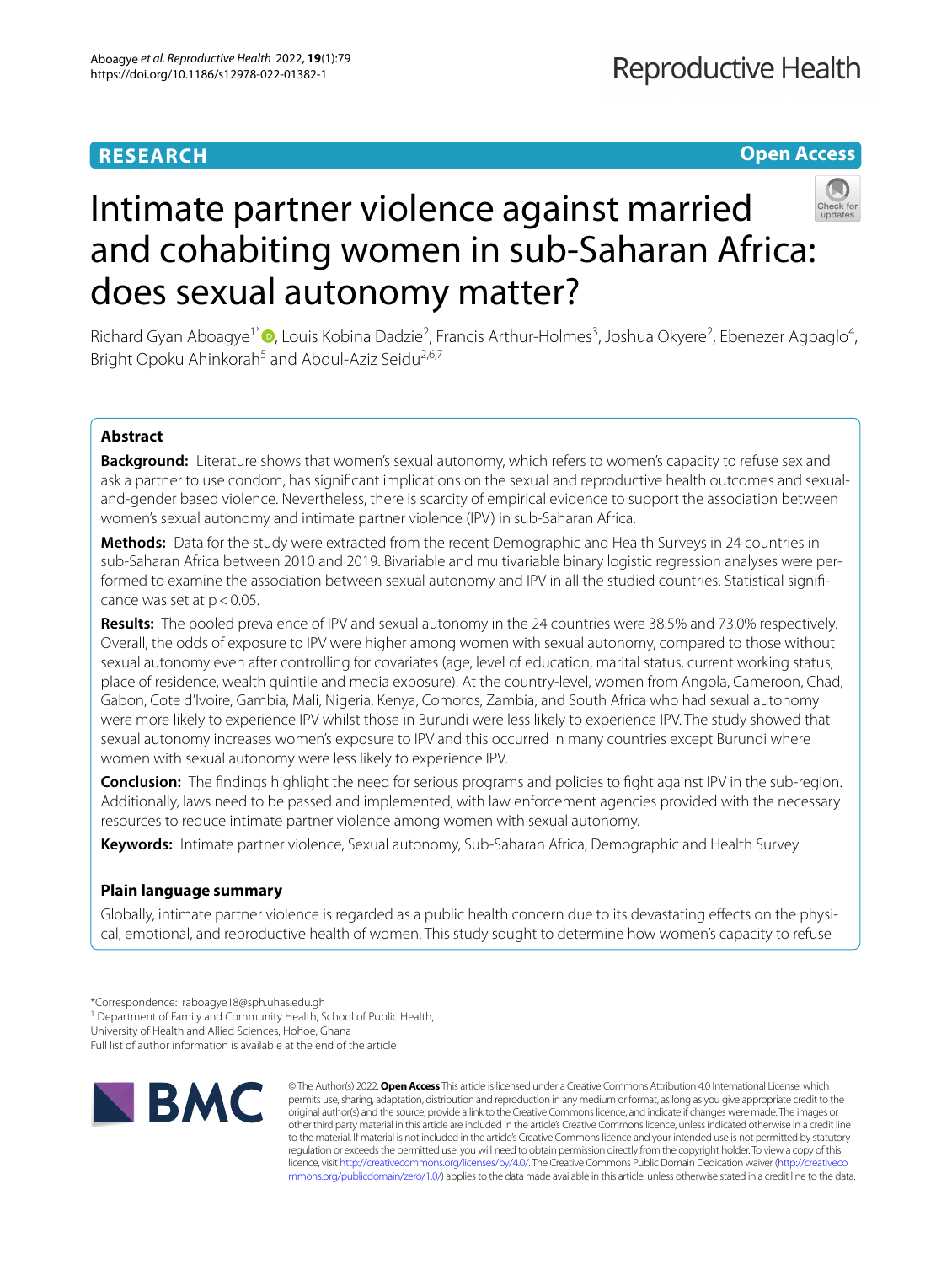sex, negotiate for safe sex practices such as insisting on partner to use condom, and feeling justifed in asking a partner to use condom is associated with the potential of experiencing violence from an intimate partner. Using data from the demographic and health survey conducted between 2010 and 2019, we found that women who had more capacity to refuse sex, negotiate for safe sex practices such as insisting on partner to use condom, and feeling justifed in asking a partner to use condom were more likely to experience violence from their intimate partners after controlling for other factors such as the age of the woman, level of education, marital status, place of residence, economic status, and media exposure. The results highlight the need for sub-Saharan African countries to step up programs that ease up intimate partner violence reporting and access to legal support for those who experience it. Additionally, laws need to be passed and implemented, with law enforcement agencies provided with the necessary resources to reduce intimate partner violence among women with sexual autonomy.

# **Introduction**

Intimate partner violence (IPV) is a public health concern and increasingly gaining global attention [\[1](#page-9-0)]. Any violence (physical, psychological, and sexual harm) that occurs in an intimate relationship can be considered or referred to as IPV  $[2-4]$  $[2-4]$ . However, in this study, IPV is conceptualized as physical violence (i.e., throwing something at a woman, slapping, punching, threatening with a weapon, kicking or dragging, strangling and pulling of hair), emotional violence (i.e., insults, humiliation and threats to harm) and sexual violence (physically forced into unwanted sex, being forced into other unwanted sexual acts, and physically forced to perform sexual acts that one doesn't want to). The pervasiveness of IPV worldwide cannot be downplayed as one out of every three females would have ever experienced some form of IPV at some point in their lives  $[2]$  $[2]$ . The phenomenon is endemic in sub-Saharan Africa (SSA), with most women being at risk of experiencing IPV [\[5](#page-9-3)].

There is the need for more pragmatic and evidencebased approaches towards combating IPV in SSA due to the concomitant harmful consequences of IPV on the health and psychosocial wellbeing of women. IPV infringes on the rights of women and subsequently lowers their confidence and self-efficacy  $[6, 7]$  $[6, 7]$  $[6, 7]$  $[6, 7]$ . Moreover, IPV is associated with many negative mental health outcomes including depression, heightened anxiety, and post-traumatic stress [[8](#page-9-6)]. Women who experience IPV are most likely to have poor maternal and child health outcomes as they would not be able to seek early health care due to fear of being abused by their partners [\[9\]](#page-9-7). Considering the critical nature of IPV, the United Nations (UN) in its 17 Sustainable Development Goals [SDGs] re-emphasized the need to reduce and possibly eliminate IPV by 2030.

Also, given the relevance and timeliness of the need for evidence-based approach towards the fght against IPV, diferent researchers have investigated widely this phenomenon to aid policy and intervention development, and implementation  $[6-8, 10-14]$  $[6-8, 10-14]$  $[6-8, 10-14]$  $[6-8, 10-14]$  $[6-8, 10-14]$ . Most of these studies have investigated how socio-demographic characteristics such age, marital status, educational attainment, and employment status of women predict the likelihood of experiencing IPV as a woman [[8](#page-9-6), [15,](#page-9-10) [16\]](#page-9-11). However, in the context of SSA, studies investigating the infuence of other critical factors, such as autonomy on the women's probability of experiencing IPV have been sparse.

Sexual autonomy describes the independent decisionmaking related to issues of sex and its related activities. Our study's conceptualization of women's sexual autonomy is premised on Budu et al. [[17\]](#page-9-12) defnition which holds that women's sexual autonomy refers to a woman's capacity to refuse sex, negotiate for safe sex practices such as insisting on partner to use condom, and feeling justifed in asking a partner to use condom. Literature is replete with evidence that women with high sexual autonomy have signifcantly lower risk of adverse SRH outcomes including unwanted pregnancy [[18\]](#page-9-13) and non-use of modern contraceptives [[19](#page-9-14)]. Amidst the preponderance of evidence establishing association between sexual autonomy and adverse SRH outcomes, there is paucity of information about the association between sexual autonomy and women's likelihood of experiencing IPV. However, a study conducted in Nigeria [[20\]](#page-9-15) reported that women's sexual autonomy, which encompasses women's ability to ask for condom during sex and refuse sex, has been associated with higher likelihood of women experiencing IPV. However, the fndings of the study could not be generalized to the entire sub-Saharan African countries given the contextual diferences. We, therefore, sought to fll the gap in literature and contribute to the use of empirical evidence in the fght against IPV by examining the association between sexual autonomy and IPV against married and cohabiting women in SSA. We hypothesize that women's sexual autonomy is inversely associated with exposure to IPV. Findings from our study will inform policies and interventions aimed at eliminating IPV among married and cohabiting women through women empowerment initiatives.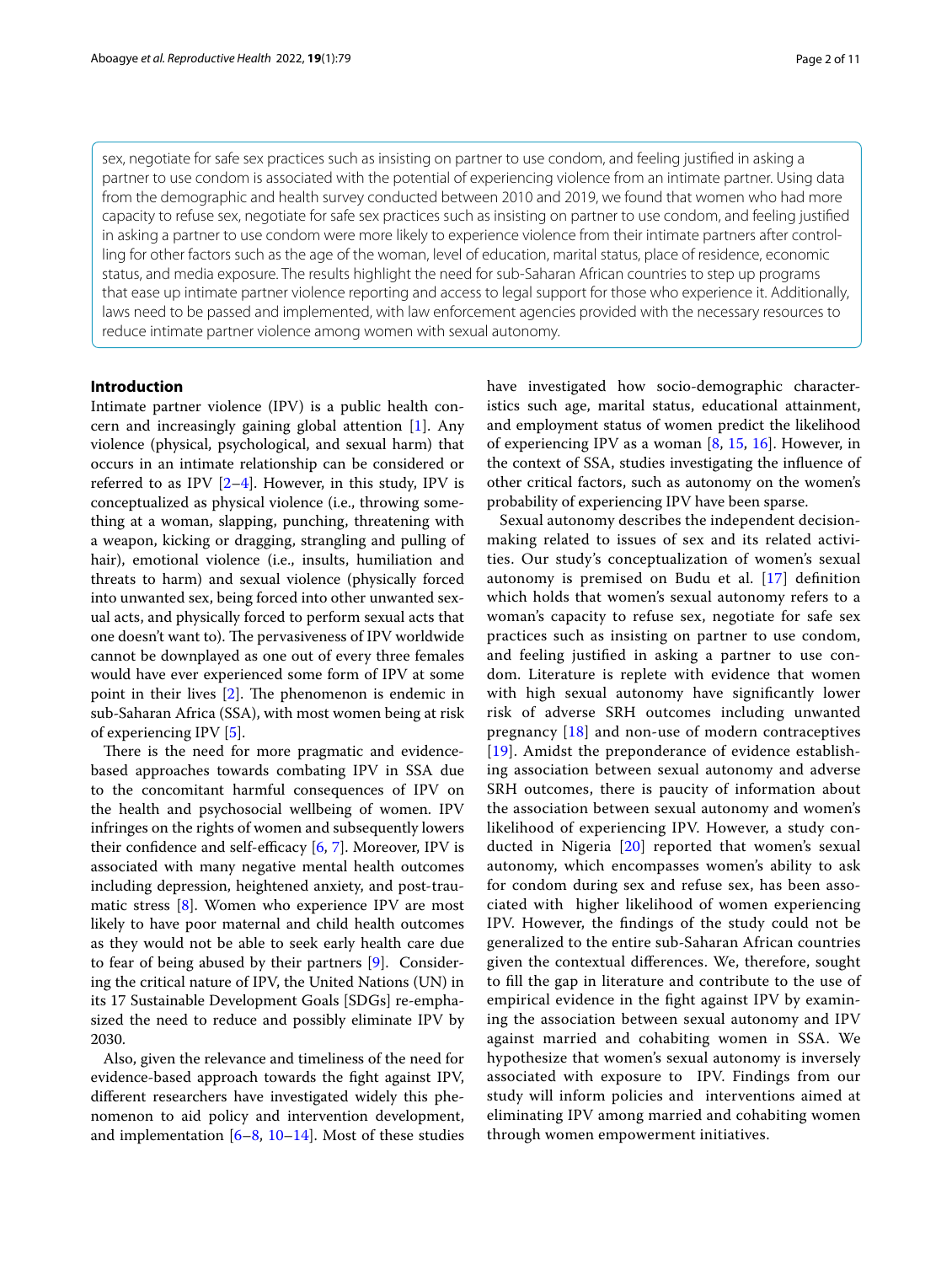# **Methods**

# **Data source and study design**

This study pooled data from the demographic and health survey (DHS) of 24 countries in SSA, which adopted a cross-sectional study design. DHS is a nationally representative survey that collects data on several health indicators including IPV and sexual autonomy across low- and middle-income countries. DHSs are mostly carried out every fve years. However, the period can be extended in some countries due to certain conditions that exist in such countries. Data for each survey is collected from both men and women, which are sampled by a two-stage sampling technique  $[21]$  $[21]$  $[21]$ . The first stage involves the selection of clusters usually called enumeration areas (EAs). The second stage includes choosing of households for the survey. Sampling methodology and data collection procedure used by the DHS are found in a previous study  $[21]$  $[21]$  $[21]$ . Data collection was done by survey staff who were trained and instructed in standard DHS procedures. These procedures include general interviewing techniques, conducting interviews at the household level, measuring blood pressures and review of each question and mock interviews between participants. The DHS in SSA is usually conducted in English, French and Portuguese, depending on the official language of the country. For this study, the inclusion criteria were countries whose datasets were published between 2010 and 2019 and had information on the DHS domestic violence modules and sexual autonomy. Using the inclusion criteria, the DHS of 26 countries were initially identifed. However, only the DHS of 24 countries had data on IPV and sexual autonomy. The two countries excluded in the study were Benin and Tanzania. Based on eligible respondents for the domestic violence modules [[22](#page-9-17)], only ever married, currently married and cohabiting women were included. In all, 99,769 ever married, currently married and cohabiting women who completed information on IPV and sexual autonomy were included in this study. Table [1](#page-2-0) shows the countries that were included in this study. The dataset is freely accessible via this link: [https://dhsprogram.com/data/avail](https://dhsprogram.com/data/available-datasets.cfm) [able-datasets.cfm.](https://dhsprogram.com/data/available-datasets.cfm) This paper was prepared in line with Strengthening Reporting of Observational studies in Epidemiology (STROBE) reporting guidelines (Additional fle [1:](#page-9-18) Table S1) [\[23](#page-9-19)].

# **Study variables**

# *Outcome variable*

IPV was the dependent variable in this study. It was derived from three key variables namely, physical, emotional and sexual violence. These variables focused on a number of questions in the domestic violence module

## <span id="page-2-0"></span>**Table 1** Description of the sample

| <b>Countries</b>    | Year of survey | <b>Weighted N</b> | Weighted % |  |
|---------------------|----------------|-------------------|------------|--|
| Central Africa      |                |                   |            |  |
| Angola              | $2015 - 16$    | 7466              | 7.5        |  |
| Cameroon            | 2018           | 3690              | 3.7        |  |
| Chad                | $2014 - 15$    | 2449              | 2.4        |  |
| Congo DR            | $2013 - 14$    | 4427              | 4.4        |  |
| Gabon               | 2012           | 3003              | 3.0        |  |
| West Africa         |                |                   |            |  |
| <b>Burkina Faso</b> | 2010           | 9658              | 9.7        |  |
| Cote d'Ivoire       | $2011 - 12$    | 4170              | 4.2        |  |
| Gambia              | 2013           | 3139              | 3.1        |  |
| Mali                | 2018           | 3213              | 3.2        |  |
| Nigeria             | 2018           | 8161              | 8.2        |  |
| Sierra Leone        | 2019           | 3477              | 3.5        |  |
| Togo                | $2013 - 14$    | 4471              | 4.5        |  |
| East Africa         |                |                   |            |  |
| Burundi             | $2016 - 17$    | 5897              | 5.9        |  |
| Comoros             | 2012           | 1745              | 1.7        |  |
| Ethiopia            | 2016           | 4030              | 4.0        |  |
| Kenya               | 2014           | 3468              | 3.5        |  |
| Mozambique          | 2011           | 1964              | 2.0        |  |
| Rwanda              | $2014 - 15$    | 1479              | 1.5        |  |
| Uganda              | 2016           | 5964              | 6.0        |  |
| Southern Africa     |                |                   |            |  |
| Malawi              | $2015 - 16$    | 4453              | 4.5        |  |
| Namibia             | 2013           | 875               | 0.9        |  |
| South Africa        | 2016           | 1880              | 1.9        |  |
| Zambia              | 2018           | 5788              | 5.8        |  |
| <b>Zimbabwe</b>     | 2015           | 4902              | 4.9        |  |
| All countries       |                | 99,769            | 100.0      |  |

(DVM). However, questions in the DVM were derived from a modifed version of the confict tactics scale [[24](#page-9-20), [25\]](#page-10-0). On physical violence (PV), each respondent was asked whether her last partner ever pushed her; shook or threw something at her; slapped her; punched her with his fst or something harmful; kicked or dragged her; strangled or burnt her; threatened her with a knife, gun, or other weapons; and twisted her arm or pulled her hair. For emotional violence (EV), respondents were asked whether their last partner ever: humiliated her; threatened to harm her; and insulted or made her feel bad. Lastly, on sexual violence (SV), respondents were asked whether their partner ever physically forced the respondent into unwanted sex; whether the partner ever forced her into other unwanted sexual acts; and whether the respondent has been physically forced to perform sexual acts which she did not want to. For these questions, the responses were 'yes' and 'no'. A respondent who had experienced at least one of the violent acts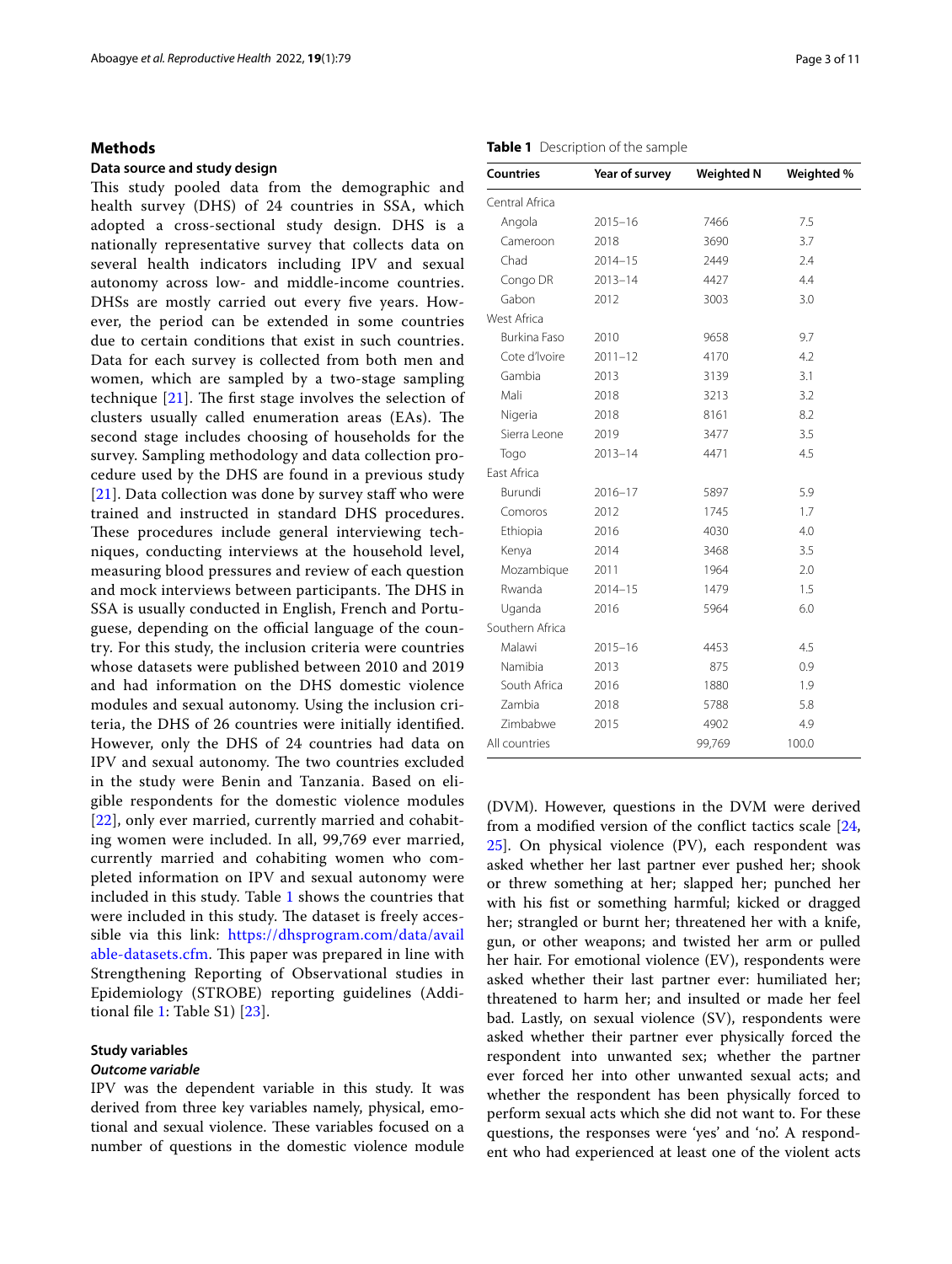was considered as ever experienced physical, emotional or sexual violence. Ever had IPV was generated from all the questions asked on physical, emotional and sexual violence, and respondents who had encountered experienced at least one of these violent acts regarded as ever had IPV and otherwise. Similar coding has been used in previous studies that used DHS dataset [[9,](#page-9-7) [26](#page-10-1)].

# *Key explanatory variable*

The main explanatory variable for this study was sexual autonomy. This variable was created as an index of two questions consisting of "whether married/cohabiting women can refuse sex" and "whether married/cohabiting women can ask their partners to use condoms."  $1=N_0$ ;  $2=Y$ es; and  $3=$ don't know/not sure/depends were the answer choices in both questions. For this study, the respondents who responded "Don't know/not sure/ depends" were dropped. Therefore, the final response options used in the analysis were  $1=N_0$ ; and  $2=Yes$ . To create the variable "sexual autonomy" respondents who answered "Yes" to at least one of the questions was considered as having sexual autonomy while those who answered "No" to the two questions were considered as not having sexual autonomy. The selection of the variables and their recoding were informed by literature and availability in the dataset [\[27](#page-10-2)–[29\]](#page-10-3).

#### *Covariates*

Seven variables (age, level of education, marital status, current working status, place of residence, wealth quintile and media exposure) were considered in this study as covariates. We utilised the existing coding for age, educational level, current working status, place of residence, and wealth quintile as found in the DHS dataset. In the DHS, age was coded as '15–19', '20–24', '25–29', '30–34', '35–39', '40–44', and '45–49'. The level of education was coded as 'no education', 'primary', 'secondary', and 'higher'. Using Principal Component Analysis (PCA), the wealth quintile in the DHS was analysed as an index of household assets and utilities and classifed as "poorest," "poorer," "middle," "richer," and "richest." The original wealth quintile categorization employed in the DHS was used in this study. Place of residence was coded as 'urban' and 'rural'. Current working status was coded as 'no' and 'yes'. Media exposure was generated from three variables on the frequency of watching television, reading newspaper/magazine, and listening to radio. Each of these variables were categorized into "not at all, less than once a week, at least once a week, and almost every day", which were re-categorized into 'No' (not at all) and "Yes" (less than once a week, at least once a week, and almost every day). An index variable called mass media exposure was created

using the recoded responses from the three variables. Any woman whose response option was "Yes" in any of the variables after the recoding was said to have been exposed to mass media whilst those that responded "No" in all the three were said to have no exposure to mass media.

## **Data analyses**

Diferent data analyses were carried out using Stata version 16.0. For the frst analysis, the prevalence of IPV and the proportion of women who had sexual autonomy were calculated from frequencies and percentages and were presented by bar charts. Second, Pearson's chi-square test of independence was used to examine the independent associations between sexual autonomy and IPV (involving physical violence, emotional violence, and sexual violence) in each of the 24 countries included in this study. Finally, the association between sexual autonomy on IPV in each of the 24 countries was assessed through bivariable and multivariable binary logistic regression models. Two models (Model I and II) were built to examine the association between sexual autonomy and IPV. The first model (bivariable) consisted of only the sexual autonomy and IPV. In the second model (multivariable), we included all the covariates together with sexual autonomy and IPV. The results were presented as crude odds ratios (ORs) and adjusted odds ratios (AORs), at 95% confidence intervals (CIs). The women's sample weights for the domestic violence module (d005/1,000,000) were applied to get unbiased estimates, according to the DHS guidelines. Also, the survey command (svy) in Stata was used to adjust for the complex sampling structure of the data in the regression analyses.

# **Ethical consideration**

Ethical approval was not sought for thestudy since the analysis was done using publicly available data. Details about data and ethical standards are available at: [http://](http://goo.gl/ny8T6X) [goo.gl/ny8T6X](http://goo.gl/ny8T6X).

# **Results**

# **Background characteristics of the women in sub‑Saharan Africa**

Out of the 99,769 women, majority (21.4%) were aged 25–29 years. Most of the women had no education (37.1%), were married (78.2%), and exposed to mass media (66.8%). More than half (66.8%) of the women were currently working. Most (20.3%) of the women belonged to the poorer wealth quintile. Majority (64.2%) of the women were residing in rural areas (see Table [2](#page-4-0)).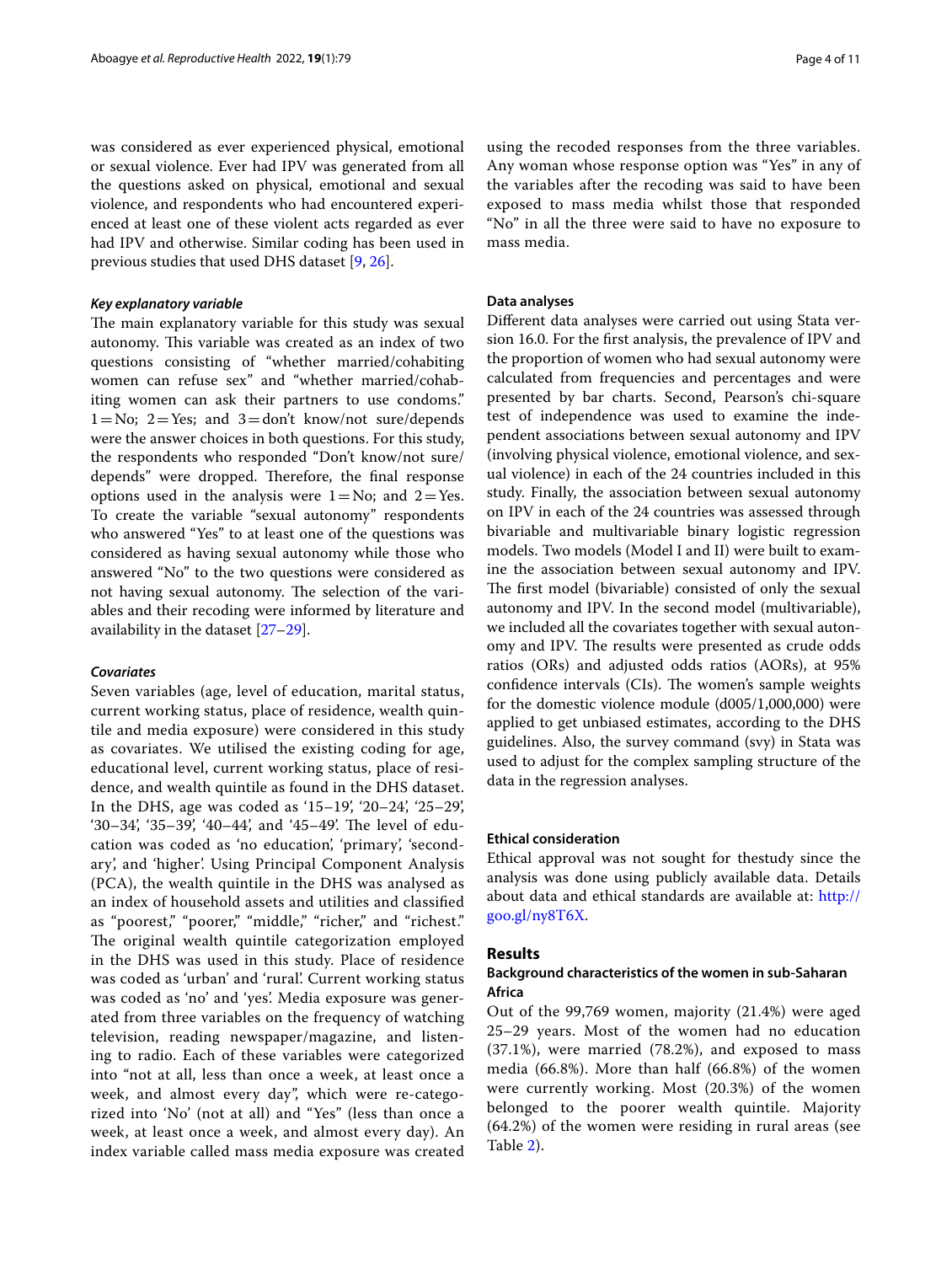# **Prevalence of IPV and sexual autonomy among women in sub‑Saharan Africa**

In the 24 sub-Saharan African countries studied, the prevalence of IPV was 38.5%. On the country level, the highest prevalence of IPV was 60.6% in Sierra Leone with the lowest in Comoros (9.8%) (Fig. [1\)](#page-5-0). In terms of sexual autonomy among married and cohabiting women, the overall prevalence was 73.0%. Married and cohabiting women in Namibia had the highest prevalence of sexual

autonomy with 97.8% and the lowest recorded in Mali (38.1%) (see Fig. [2\)](#page-6-0).

# **Distribution of sexual autonomy among married and cohabiting women and IPV in Sub‑Saharan Africa**

Table [3](#page-7-0) shows the distribution of sexual autonomy among married and cohabiting women across PV, EV, SV and IPV by countries in Central, West, East and Southern Africa. Sexual autonomy showed a signifcant association with PV, EV, SV, and overall IPV in SSA. In terms

<span id="page-4-0"></span>**Table 2** Distribution of IPV across sexual autonomy and covariates among women in SSA

| Variable                   | <b>Weighted N</b> | Weighted % | <b>IPV</b> |         |         |  |
|----------------------------|-------------------|------------|------------|---------|---------|--|
|                            |                   |            | No (%)     | Yes (%) | p-value |  |
| Sexual autonomy            |                   |            |            |         | < 0.001 |  |
| No                         | 26,933            | 27.0       | 66.9       | 33.1    |         |  |
| Yes                        | 72,836            | 73.0       | 59.5       | 40.5    |         |  |
| Maternal age               |                   |            |            |         | < 0.001 |  |
| $15 - 19$                  | 6262              | 6.3        | 70.5       | 29.5    |         |  |
| $20 - 24$                  | 17,445            | 17.5       | 61.9       | 38.1    |         |  |
| $25 - 29$                  | 21,402            | 21.4       | 60.2       | 39.8    |         |  |
| $30 - 34$                  | 19,243            | 19.3       | 60.4       | 39.6    |         |  |
| $35 - 39$                  | 15,723            | 15.8       | 59.7       | 40.3    |         |  |
| $40 - 44$                  | 11,360            | 11.4       | 62.4       | 37.6    |         |  |
| $45 - 49$                  | 8335              | 8.3        | 61.4       | 38.6    |         |  |
| Maternal educational level |                   |            |            |         | < 0.001 |  |
| No education               | 37,040            | 37.1       | 66.0       | 34.0    |         |  |
| Primary                    | 32,600            | 32.7       | 55.7       | 44.3    |         |  |
| Secondary                  | 25,456            | 25.5       | 62.2       | 37.8    |         |  |
| Higher                     | 4673              | 4.7        |            |         |         |  |
| Marital status             |                   |            |            |         | < 0.001 |  |
| Married                    | 77,973            | 78.2       | 63.1       | 36.9    |         |  |
| Cohabiting                 | 21,796            | 21.8       | 55.6       | 44.4    |         |  |
| Current working status     |                   |            |            |         | < 0.001 |  |
| No                         | 33,187            | 33.3       | 65.9       | 34.1    |         |  |
| Yes                        | 66,582            | 66.7       | 59.3       | 40.7    |         |  |
| Exposed to mass media      |                   |            |            |         | 0.111   |  |
| No                         | 33,093            | 33.2       | 60.9       | 39.1    |         |  |
| Yes                        | 66,676            | 66.8       | 61.8       | 38.2    |         |  |
| Wealth index               |                   |            |            |         | < 0.001 |  |
| Poorest                    | 19,051            | 19.1       | 59.2       | 40.8    |         |  |
| Poorer                     | 20,314            | 20.3       | 59.1       | 40.9    |         |  |
| Middle                     | 20,145            | 20.2       | 60.8       | 39.2    |         |  |
| Richer                     | 20,224            | 20.3       | 61.6       | 38.4    |         |  |
| Richest                    | 20,036            | 20.1       | 66.7       | 33.3    |         |  |
| Place of residence         |                   |            |            |         | 0.051   |  |
| Urban                      | 35,731            | 35.8       | 62.3       | 37.7    |         |  |
| Rural                      | 64,038            | 64.2       | 61.0       | 39.0    |         |  |

*SD* standard deviation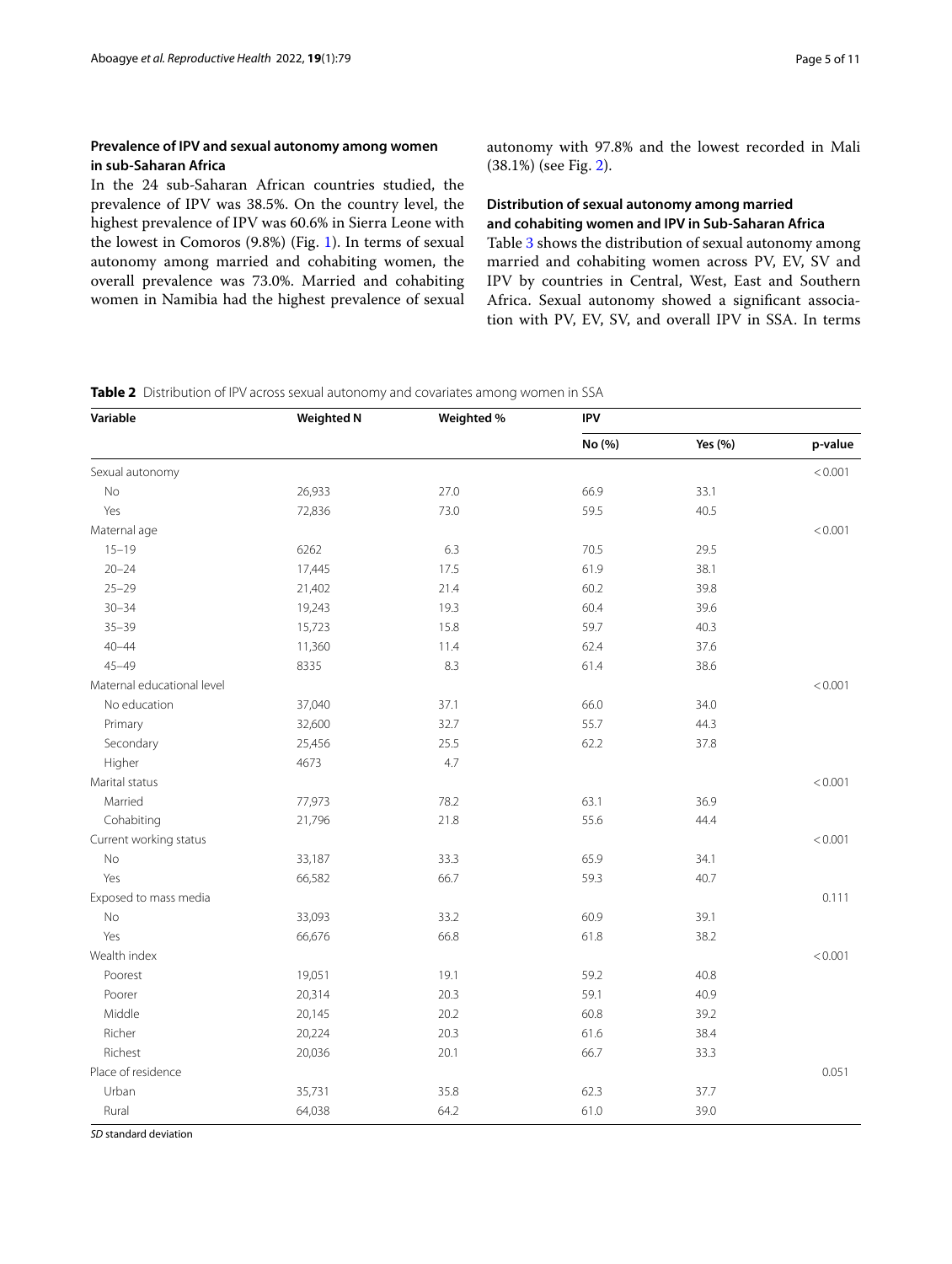

<span id="page-5-0"></span>of specifc violence, Sierra Leone recorded the highest PV (50.8%) and EV (44.1%) among those with sexual autonomy. Congo DR recorded the highest SV (24.0%) among women with sexual autonomy. Sexual autonomy had signifcant association with IPV in 13 countries (Angola, Cameroon, Chad, Gabon, Cote d'lvoire, Gambia, Nigeria, Burundi, Kenya, Uganda, Namibia, South Africa, and Zambia) out of the 24. Thus, in these countries, IPV was higher among married and cohabiting women who had sexual autonomy.

# **Association between sexual autonomy among married and cohabiting women and IPV in sub‑Saharan Africa**

The logistic regression analysis also showed significant association between sexual autonomy and IPV among women in sub-Saharan Africa. This, however, does not support our hypothesis that women's sexual autonomy is inversely associated with risk of experiencing IPV. The odds of having IPV were higher among women with sexual autonomy  $[OR = 1.38, 95\% \text{ CI} = 1.31 - 1.44]$  but this reduced slightly after controlling for the confounders  $[aOR = 1.28, 95\% CI = 1.21 - 1.35]$ . In the adjusted model, sexual autonomy had signifcant association with IPV among women in Angola, Cameroon, Chad, and Gabon in Central Africa. In West Africa, the odds of IPV were higher among women with sexual autonomy in Cote d'lvoire, Gambia, Mali, and Nigeria. In East Africa, sexual autonomy had signifcant association with IPV among women in Burundi, Comoros, and Kenya. Finally, in Southern Africa, sexual autonomy had signifcant association with IPV among women in South Africa, and Zambia (see Model II of Table [4](#page-8-0)).

# **Discussion**

This study sought to determine the association between sexual autonomy and IPV among women in sexual unions in SSA. We found the pooled prevalence of sexual autonomy and IPV to be 73.0% and 38.5% respectively. Women who had sexual autonomy were more likely to experience IPV using the pooled data.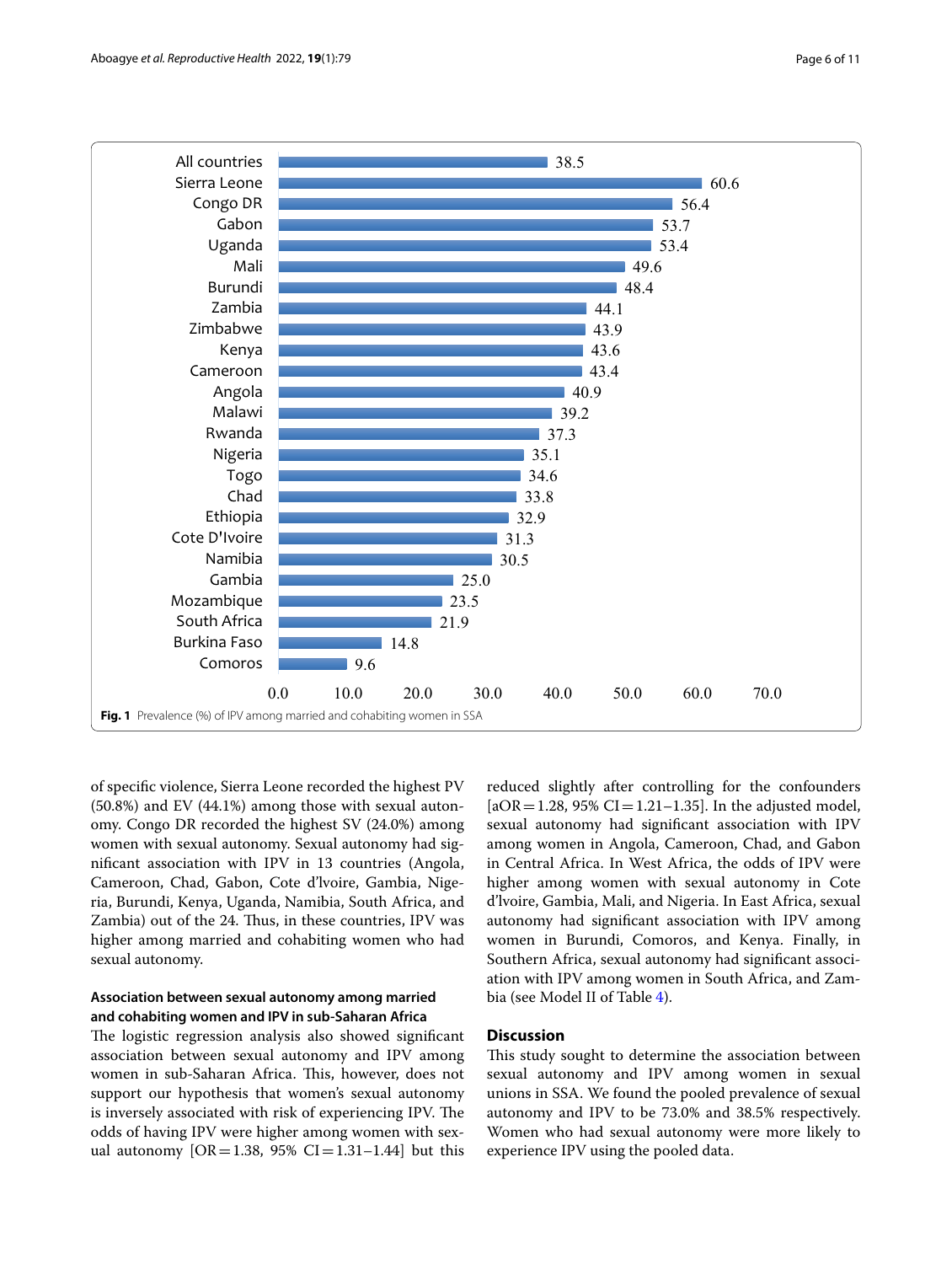

<span id="page-6-0"></span>The pooled prevalence of IPV among the women in our study is comparable with the fndings of previous studies [\[26,](#page-10-1) [30](#page-10-4)]. At the country level, the highest prevalence of IPV was 60.6% in Sierra Leone. This finding is not surprising since confict and post-confict situations increase the susceptibility of women to violence due to the deterioration of social protection measures during such times [\[8](#page-9-6), [31](#page-10-5), [32](#page-10-6)]. Another possible reason for the high prevalence of IPV in Sierra Leone could be explained by some socio-cultural factors. For instance, Horn et al. [[33\]](#page-10-7) revealed that culture and religion in Sierra Leone encourages women to remain in violent relationships. The idea is that women must remain in such relationships, to avoid leaving the children in the care of "wicked"

stepmothers. Additionally, the use of IPV as a proxy punishment for women's refusal to perform their conjugal duty, which is only excusable in a case of sickness could have accounted for the high prevalence of IPV [\[34](#page-10-8)]. Our study also recorded the lowest prevalence of IPV in Comoros, and this agrees with the fnding of Izugbara et al. [\[8](#page-9-6)] that women in Comoros were the safest when it comes to IPV in SSA.

For sexual autonomy among married and cohabiting women, the overall prevalence was 73.0%. While this fgure is relatively high, there exists cross-country diferences that suggest that many countries in the sub-region still have lower rates of sexual autonomy among women. For example, while married and cohabiting women in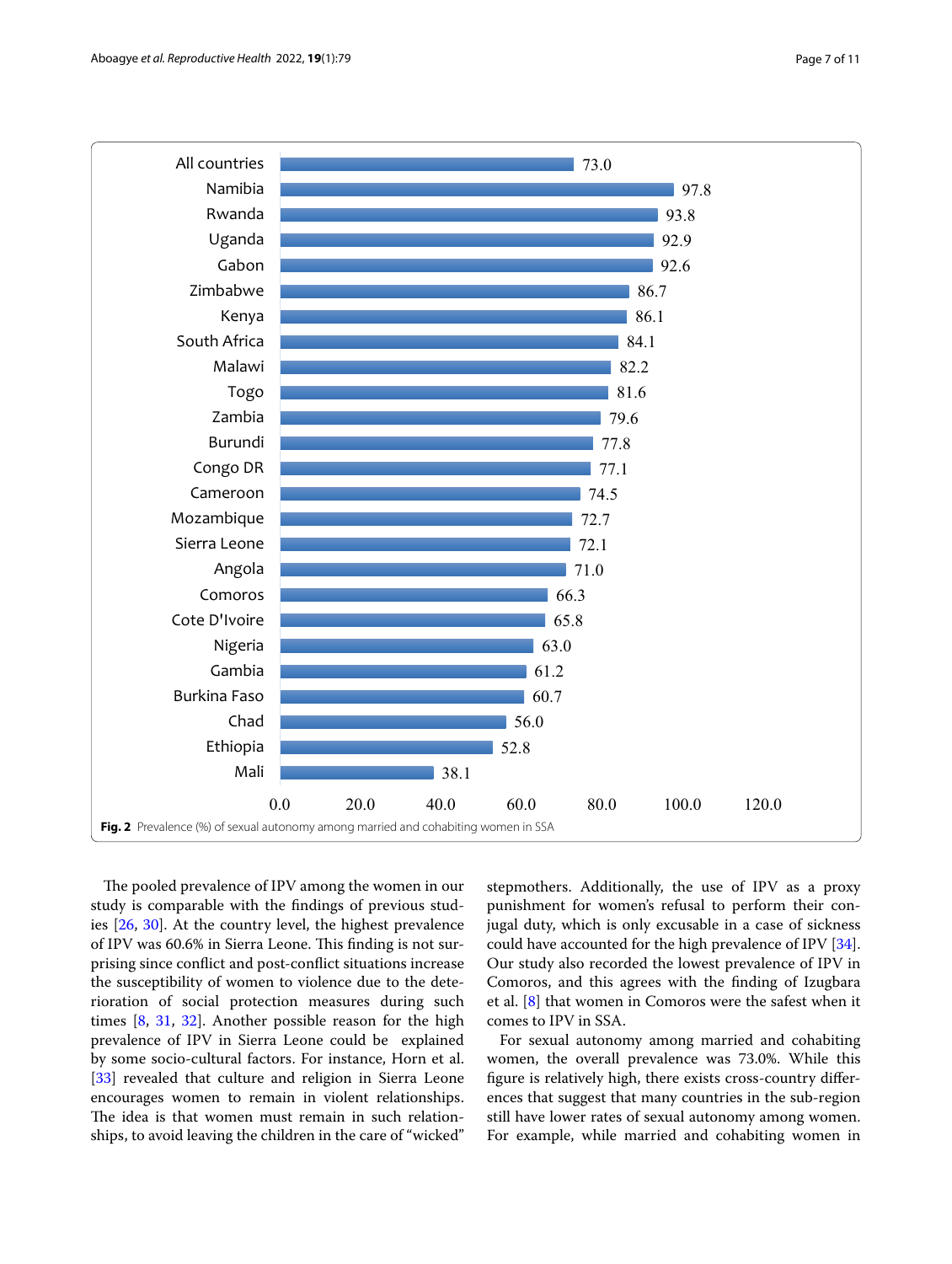| <b>Countries</b><br>Ever<br>No | experienced PV |      | p-values | Ever<br>experienced EV |      | p-values | Ever<br>experienced SV |      | p-values | Ever<br>experienced IPV |      | p-values |
|--------------------------------|----------------|------|----------|------------------------|------|----------|------------------------|------|----------|-------------------------|------|----------|
|                                | Yes            | No   |          | Yes                    |      | No       | Yes                    |      | No       | Yes                     |      |          |
| All countries                  | 23.9           | 29.2 | < 0.001  | 22.6                   | 27.1 | < 0.001  | 8.3                    | 11.4 | < 0.001  | 33.1                    | 40.5 | < 0.001  |
| Central Africa                 |                |      |          |                        |      |          |                        |      |          |                         |      |          |
| Angola                         | 24.0           | 35.2 | < 0.001  | 17.8                   | 30.6 | < 0.001  | 5.7                    | 8.5  | 0.003    | 30.1                    | 45.3 | < 0.001  |
| Cameroon                       | 27.5           | 35.5 | 0.001    | 23.5                   | 28.6 | 0.024    | 6.3                    | 10.4 | 0.022    | 35.9                    | 46.0 | < 0.001  |
| Chad                           | 19.0           | 30.5 | < 0.001  | 19.1                   | 27.2 | < 0.001  | 6.4                    | 11.5 | < 0.001  | 27.3                    | 38.9 | < 0.001  |
| Congo DR                       | 44.3           | 44.4 | 0.791    | 35.1                   | 34.9 | 0.867    | 24.5                   | 24.0 | 0.517    | 54.2                    | 57.0 | 0.485    |
| Gabon                          | 36.7           | 45.1 | 0.183    | 23.2                   | 33.6 | 0.115    | 10.9                   | 14.4 | 0.365    | 40.3                    | 54.8 | 0.024    |
| West Africa                    |                |      |          |                        |      |          |                        |      |          |                         |      |          |
| Burkina Faso                   | 9.8            | 11.0 | 0.187    | 7.9                    | 9.4  | 0.090    | 1.1                    | 1.4  | 0.431    | 13.8                    | 15.4 | 0.128    |
| Cote d'Ivoire                  | 18.7           | 28.7 | < 0.001  | 15.8                   | 20.7 | 0.010    | 3.1                    | 6.7  | 0.001    | 24.7                    | 35.0 | < 0.001  |
| Gambia                         | 15.1           | 20.7 | 0.015    | 11.2                   | 17.0 | 0.004    | 1.7                    | 2.7  | 0.201    | 19.8                    | 28.3 | 0.001    |
| Mali                           | 36.6           | 38.3 | 0.466    | 36.9                   | 42.0 | 0.049    | 9.6                    | 16.1 | < 0.001  | 47.8                    | 52.5 | 0.068    |
| Nigeria                        | 15.2           | 19.3 | 0.001    | 29.4                   | 31.3 | 0.191    | 6.7                    | 6.6  | 0.923    | 32.9                    | 36.4 | 0.023    |
| Sierra Leone                   | 46.3           | 50.8 | 0.131    | 46.9                   | 44.1 | 0.357    | 8.1                    | 7.9  | 0.900    | 57.8                    | 61.7 | 0.148    |
| Togo                           | 21.4           | 18.8 | 0.195    | 32.5                   | 28.1 | 0.068    | 9.7                    | 6.5  | 0.012    | 37.6                    | 34.1 | 0.184    |
| East Africa                    |                |      |          |                        |      |          |                        |      |          |                         |      |          |
| Burundi                        | 40.6           | 36.9 | 0.034    | 25.1                   | 21.5 | 0.018    | 27.7                   | 23.1 | 0.003    | 52.1                    | 47.3 | 0.012    |
| Comoros                        | 3.5            | 5.2  | 0.178    | 6.6                    | 7.8  | 0.560    | 1.0                    | 1.8  | 0.350    | 7.5                     | 10.7 | 0.150    |
| Ethiopia                       | 24.5           | 20.4 | 0.072    | 23.2                   | 23.2 | 0.976    | 10.0                   | 9.4  | 0.710    | 34.3                    | 31.7 | 0.352    |
| Kenya                          | 29.8           | 34.6 | 0.094    | 21.9                   | 29.9 | 0.004    | 7.2                    | 12.5 | 0.006    | 35.1                    | 45.0 | 0.001    |
| Mozambique                     | 18.8           | 17.3 | 0.609    | 13.2                   | 15.1 | 0.408    | 3.0                    | 3.3  | 0.829    | 23.9                    | 23.3 | 0.866    |
| Rwanda                         | 30.6           | 28.4 | 0.621    | 21.6                   | 22.2 | 0.956    | 18.7                   | 9.2  | 0.002    | 40.4                    | 37.1 | 0.294    |
| Uganda                         | 45.7           | 36.6 | 0.001    | 43.4                   | 37.7 | 0.057    | 24.4                   | 21.1 | 0.187    | 62.0                    | 52.7 | 0.002    |
| Southern Africa                |                |      |          |                        |      |          |                        |      |          |                         |      |          |
| Malawi                         | 21.8           | 24.0 | 0.290    | 21.8                   | 26.9 | 0.018    | 16.3                   | 18.0 | 0.364    | 36.7                    | 39.7 | 0.207    |
| Namibia                        | 50.3           | 20.7 | 0.003    | 38.2                   | 22.2 | 0.106    | 35.5                   | 5.9  | < 0.001  | 58.5                    | 29.9 | 0.016    |
| South Africa                   | 9.9            | 14.0 | 0.136    | 10.3                   | 16.3 | 0.022    | 3.0                    | 3.7  | 0.708    | 14.8                    | 23.3 | 0.010    |
| Zambia                         | 33.4           | 34.4 | 0.645    | 24.0                   | 28.8 | 0.006    | 10.9                   | 14.1 | 0.009    | 40.7                    | 45.0 | 0.028    |
| Zimbabwe                       | 29.3           | 29.3 | 0.980    | 27.7                   | 30.5 | 0.241    | 8.5                    | 12.0 | 0.078    | 40.0                    | 44.5 | 0.090    |

<span id="page-7-0"></span>**Table 3** Sexual autonomy and physical, emotional, sexual, and intimate partner violence by countries

Pearson chi-square test was used to obtain p-values

*PV* physical violence, *EV* emotional violence, *SV* sexual violence, *IPV* intimate partner violence

Namibia recorded as high as 97.8% sexual autonomy, those in Mali recorded 38.1%. In efect, it is important for policies aimed at improving women's sexual autonomy in the sub-region to pay critical attention to cross-country variations. Countries with low sexual autonomy among women deserve greater attention.

In this study, we found a signifcant association between sexual autonomy and IPV among women in SSA. This, however, did not support the hypothesis that women's sexual autonomy is inversely associated with risk of experiencing IPV. Interestingly, the odds of IPV among women in sexual unions were higher among those with sexual autonomy compared to those without sexual autonomy. This finding is consistent with report from other study [\[26\]](#page-10-1). A study by Sunmola et al. [\[20\]](#page-9-15) found that women with the ability to negotiate safer sex with their partners were more likely to experience more forms of violence in Nigeria. This could be that women with sexual autonomy would have the capacity to fght for their rights, which their husbands will interpret as a challenge to their authority, making them act violently towards their wives. Also, women with sexual autonomy would tend go against the cultural norms that preach subordination of women in intimate relationships, which may result in IPV. In most African settings, women cannot refuse or deny their partners sex unless they are menstruating, pregnant, breastfeeding, or are in their betrothal period. Hence, any attempt by a woman to deny or refuse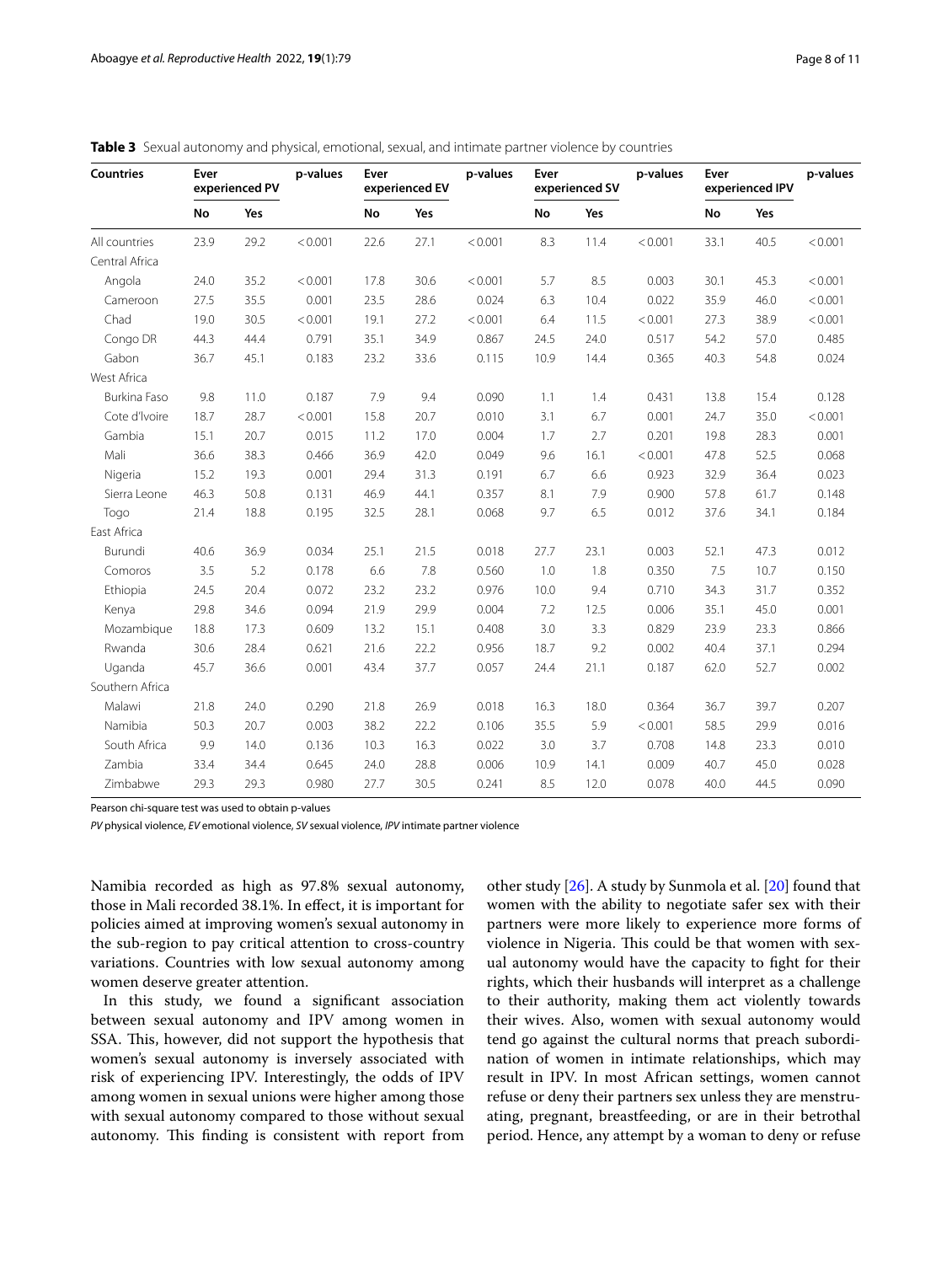<span id="page-8-0"></span>

| Table 4 Logistic regression analysis on the association between |  |
|-----------------------------------------------------------------|--|
| sexual autonomy and IPV among women in sub-Saharan Africa       |  |

| <b>Countries</b> | Model I                 | Model II<br>aOR [95%Cl] |  |  |
|------------------|-------------------------|-------------------------|--|--|
|                  | OR [95%CI]              |                         |  |  |
| All countries    | $1.38***$ [1.31-1.44]   | 1.28*** [1.22-1.35]     |  |  |
| Central Africa   |                         |                         |  |  |
| Angola           | $1.64***$ [1.46-1.83]   | 1.65*** [1.45-1.86]     |  |  |
| Cameroon         | 1.51*** [1.29-1.76]     | $1.24*$ [1.05-1.46]     |  |  |
| Chad             | 2.09*** [1.73-2.51]     | 1.89*** [1.55-2.30]     |  |  |
| Congo DR         | $1.10$ [0.96-1.25]      | 1.09 [0.95-1.23]        |  |  |
| Gabon            | $1.97***$ [1.54-2.53]   | 1.84*** [1.42-2.39]     |  |  |
| West Africa      |                         |                         |  |  |
| Burkina Faso     | $1.14*$ $[1.01-1.28]$   | 1.09 [0.97-1.23]        |  |  |
| Cote d'Ivoire    | $1.66***$ [1.44-1.91]   | 1.61*** [1.39-1.87]     |  |  |
| Gambia           | $1.54***$ [1.31-1.81]   | $1.58***$ [1.33-1.87]   |  |  |
| Mali             | 1.26** [1.09-1.46]      | 1.19* [1.02-1.39]       |  |  |
| Nigeria          | $1.14***$ $[1.04-1.26]$ | $1.17**$ [1.05-1.31]    |  |  |
| Sierra Leone     | 1.14 [0.99-1.32]        | 1.03 [0.88-1.19]        |  |  |
| Togo             | $0.84*$ [0.73-0.98]     | $0.95$ [0.81-1.11]      |  |  |
| East Africa      |                         |                         |  |  |
| Burundi          | $0.78***$ [0.69-0.88]   | $0.83***$ [0.73-0.94]   |  |  |
| Comoros          | $1.54*$ [1.11-2.16]     | 1.49* [1.06-2.10]       |  |  |
| Ethiopia         | $0.98$ $[0.85 - 1.12]$  | 1.06 [0.92-1.23]        |  |  |
| Kenya            | $1.63***$ [1.37-1.96]   | 1.57*** [1.29-1.91]     |  |  |
| Mozambique       | 1.15 [0.88-1.49]        | $0.83$ [0.63-1.11]      |  |  |
| Rwanda           | $0.80$ [0.52-1.21]      | $0.82$ [0.53-1.27]      |  |  |
| Uganda           | $0.74**$ [0.61-0.89]    | $0.86$ [0.70-1.04]      |  |  |
| Southern Africa  |                         |                         |  |  |
| Malawi           | 1.13 [0.97-1.33]        | $1.15$ [0.98-1.35]      |  |  |
| Namibia          | $0.43*$ [0.21-0.87]     | $0.55$ [0.26-1.14]      |  |  |
| South Africa     | 1.94*** [1.38-2.72]     | 1.88*** [1.32-2.66]     |  |  |
| Zambia           | $1.20**$ [1.06-1.36]    | $1.28***$ [1.13-1.45]   |  |  |
| Zimbabwe         | 1.15 [0.97-1.36]        | 1.17 [0.99-1.39]        |  |  |

Model1: unadjusted model examining the independent association between sexual autonomy and IPV; Model II: adjusted for age, wealth, educational level, place of residence, marital status, current working status, and media exposure); OR is the odds ratio, aOR is the adjusted odds ratio. Reference categories were no intimate partner violence

\**p*<0.05

\*\**p*<0.01

\*\*\**p*<0.001

sex is likely to be subjected to violence [\[35](#page-10-9)]. Deep-rooted cultural norms could have accounted for signifcant fnding in our study. For example, cultural norms demand that women should conform and submit to their husbands' sexual desires and demands without hesitation could have perpetrated IPV in situations where women refuse or try to negotiate for a safer sex [[20\]](#page-9-15).

Another important aspect of IPV that needs to be noted in terms of sexual violence and sexual autonomy is that women, who do not feel they have the right or are empowered to ask their partners to use condoms or refuse sex, have the tendency not to disclose sexual violence to people for legal action. This is due to the fact that in many African communities, sexual violence remains a sensitive topic to be discussed which is seen as a taboo for women to talk about it with their husband in some cultures. This, however, makes victims of sexual violence feel uncomfortable to report it in studies [\[36](#page-10-10)]. Therefore, studies on association between sexual autonomy and IPV need to be interpreted with caution.

#### **Strengths and limitation**

The study has some strengths and limitations. The main strength of the study lies in its use of nationally representative datasets of many countries in SSA. This notwithstanding, the study adopted a cross-sectional design, which prevents us from making causal inferences between the studied variables. Also, given the retrospective nature of reporting, which characterizes DHS data, this study is not immune to recall biases. Also, given the socio-cultural norms that surround issues of IPV in some countries, the data may be subject to social desirability biases. Furthermore, because the data was collected at diferent times, there could have been changes within and across countries that muddled the fndings of this study. Hence, the generalization of the fndings to all women in the respective countries should be done with caution.

# **Conclusion**

This study found a significant association between sexual autonomy and IPV among women in SSA. This, however, did not support our hypothesis that women's sexual autonomy is inversely associated with risk of experiencing IPV. The overall prevalence of IPV among women in 24 sub-Saharan African countries was 38.5% and that of sexual autonomy among married and cohabiting women was 73.0%. Moreover, sexual autonomy had signifcant association with IPV in 13 countries (Angola, Cameroon, Chad, Gabon, Cote d'lvoire, Gambia, Nigeria, Burundi, Kenya, Comoros, Uganda, South Africa, and Zambia). We suggest that social interventions aimed at empowering women in SSA must pay particular attention to countries with high rates of IPV. Based on our fndings, there is the need for sub-Saharan African countries to step up programs that will improve IPV reporting and access to legal support for those who experience IPV. Despite the relevance of the study's fndings, we recommend that caution must be taken when interpreting the results on the association between the sexual autonomy and IPV since there is reporting bias concerning sexual violence.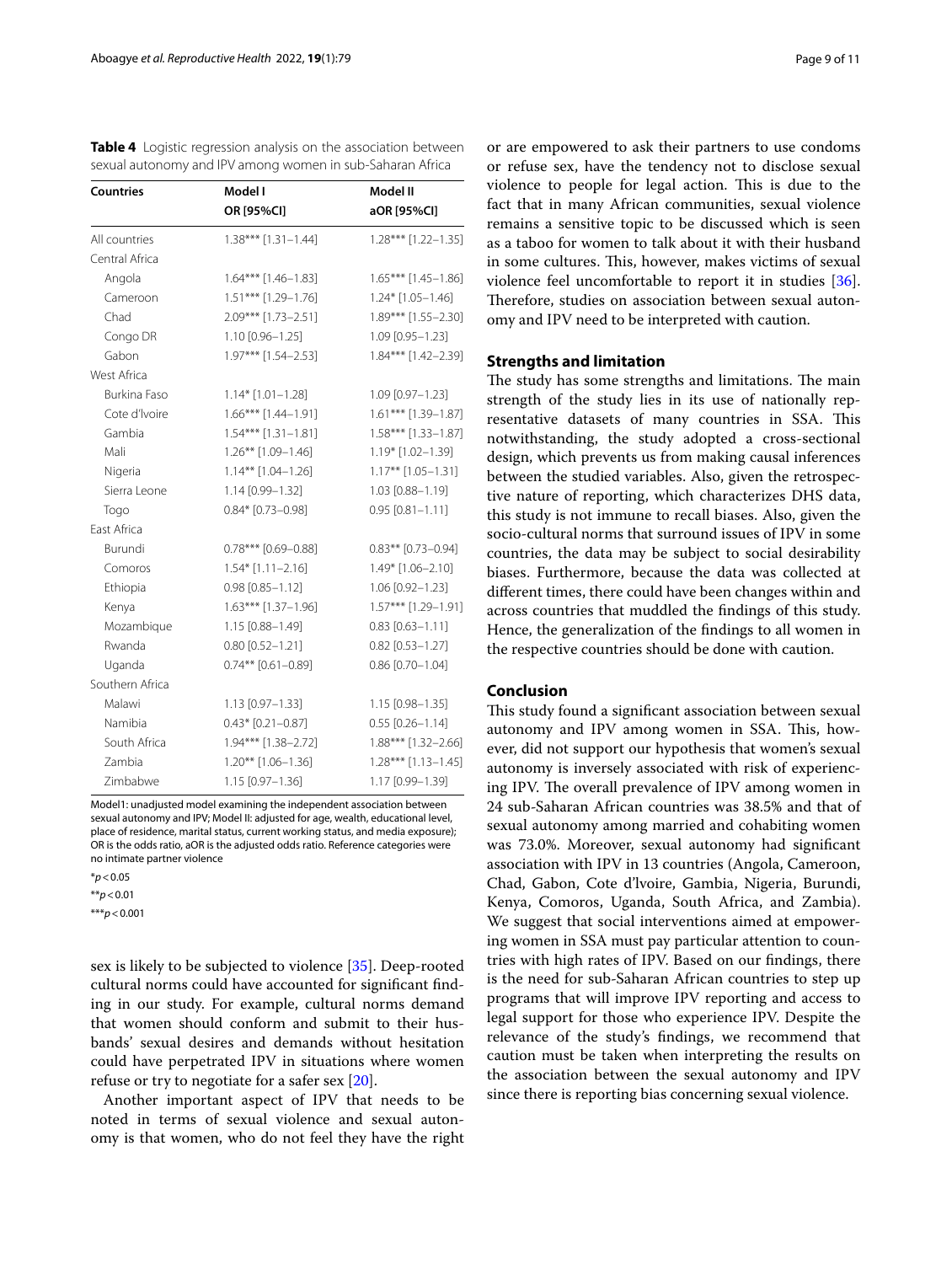#### **Abbreviations**

AOR: Adjusted odds ratio; CI: Confdence interval; COR: Crude odds ratio; DHS: Demographic and Health Survey; IPV: Intimate partner violence; SDGs: Sustainable Development Goals; SSA: Sub-Saharan Africa.

# **Supplementary Information**

The online version contains supplementary material available at [https://doi.](https://doi.org/10.1186/s12978-022-01382-1) [org/10.1186/s12978-022-01382-1](https://doi.org/10.1186/s12978-022-01382-1).

<span id="page-9-18"></span>**Additional fle 1: Table S1.** STROBE 2007 (v4) Statement—Checklist of items that should be included in reports of cross-sectional studies.

#### **Acknowledgements**

The authors thank the MEASURE DHS project for their support and for free access to the original data.

#### **Authors' contributions**

RGA, BOA, AS, LKD, JO, EA, and FAH conceived the study. RGA, LKD, FAH, BOA, and AS wrote the methods section and performed the data analysis. RGA, BOA, AS, LKD, JO, EA, and FAH were responsible for the initial draft of the manuscript. All the authors reviewed and approved the fnal version of the manuscript.

#### **Funding**

The study did not receive any funding.

#### **Availability of data and materials**

The dataset is freely accessible via this link: [https://dhsprogram.com/data/avail](https://dhsprogram.com/data/available-datasets.cfm) [able-datasets.cfm](https://dhsprogram.com/data/available-datasets.cfm).

# **Declarations**

#### **Ethics approval and consent to participate**

Ethical approval was not sought for the current study since the analysis was done using publicly available. Since, the dataset is already available in the public domain, no ethical approval was required for this study. Details about data and ethical standards are available at:<http://goo.gl/ny8T6X>.

#### **Consent for publication**

Not applicable.

#### **Competing interests**

The authors declare that they have no competing interests.

#### **Author details**

<sup>1</sup> Department of Family and Community Health, School of Public Health, University of Health and Allied Sciences, Hohoe, Ghana. <sup>2</sup> Department of Population and Health, University of Cape Coast, Cape Coast, Ghana. <sup>3</sup> Department of Sociology and Social Policy, Lingnan University, 8 Castle Peak Road, Tuen Mun, Hong Kong. <sup>4</sup>Department of English, University of Cape Coast, Cape Coast, Ghana. <sup>5</sup>School of Public Health, Faculty of Health, University of Technology Sydney, Sydney, Australia. <sup>6</sup> Centre for Gender and Advocacy, Takoradi Technical University, Takoradi, Ghana. <sup>7</sup> College of Public Health, Medical and Veterinary Sciences, James Cook University, Townsville, Australia.

#### Received: 17 June 2021 Accepted: 11 March 2022 Published: 28 March 2022

#### **References**

<span id="page-9-0"></span>1. Potter LC, Morris R, Hegarty K, García-Moreno C, Feder G. Categories and health impacts of intimate partner violence in the World Health Organization multi-country study on women's health and domestic violence. Int J Epidemiol. 2021;50(2):652–62.

- <span id="page-9-1"></span>3. Upadhyay UD, Gipson JD, Withers M, Lewis S, Ciaraldi EJ, Fraser A, Huchko MJ, Prata N. Women's empowerment and fertility: a review of the literature. Soc Sci Med. 2014;115:111–20.
- <span id="page-9-2"></span>4. World Health Organization. Understanding and addressing violence against women: intimate partner violence (No. WHO/RHR/12.36). Geneva: World Health Organization; 2012.
- <span id="page-9-3"></span>5. World Health Organization. Global and regional estimates of violence against women: prevalence and health effects of intimate partner violence and non-partner sexual violence. Geneva: World Health Organization; 2013.
- <span id="page-9-4"></span>6. Mukamana JI, Machakanja P, Adjei NK. Trends in prevalence and correlates of intimate partner violence against women in Zimbabwe, 2005–2015. BMC Int Health Hum Rights. 2020;20(1):1–11.
- <span id="page-9-5"></span>7. Spangenberg K, Wobil P, Betts CL, Wiesner TF, Gold KJ. Intimate partner violence among mothers of sick newborns in Ghana. Health Care Women Int. 2016;37(5):583–94.
- <span id="page-9-6"></span>8. Izugbara CO, Obiyan MO, Degfe TT, Bhatti A. Correlates of intimate partner violence among urban women in sub-Saharan Africa. PLoS ONE. 2020;15(3): e0230508.
- <span id="page-9-7"></span>9. Ahinkorah BO. Intimate partner violence against adolescent girls and young women and its association with miscarriages, stillbirths and induced abortions in sub-Saharan Africa: evidence from demographic and health surveys. SSM-Popul Health. 2021;13: 100730.
- <span id="page-9-8"></span>10. Durevall D, Lindskog A. Intimate partner violence and HIV in ten sub-Saharan African countries: what do the demographic and health surveys tell us? Lancet Glob Health. 2015;3(1):e34–43.
- 11. Lee-Rife SM. Women's empowerment and reproductive experiences over the lifecourse. Soc Sci Med. 2010;71(3):634–42.
- 12. Meiksin R, Meekers D, Thompson S, Hagopian A, Mercer MA. Domestic violence, marital control, and family planning, maternal, and birth outcomes in Timor-Leste. Matern Child Health J. 2015;19(6):1338–47.
- 13. Roesch E, Amin A, Gupta J, García-Moreno C. Violence against women during covid-19 pandemic restrictions. BMJ. 2020;369: m1712.
- <span id="page-9-9"></span>14. Sabarwal S, Santhya KG, Jejeebhoy SJ. Women's autonomy and experience of physical violence within marriage in rural India: evidence from a prospective study. J Interpers Violence. 2014;29(2):332–47.
- <span id="page-9-10"></span>15. Kwagala B, Wandera SO, Ndugga P, Kabagenyi A. Empowerment, partner's behaviours and intimate partner physical violence among married women in Uganda. BMC Public Health. 2013;13(1):1–10.
- <span id="page-9-11"></span>16. Okenwa LE, Lawoko S, Jansson B. Exposure to intimate partner violence amongst women of reproductive age in Lagos, Nigeria: prevalence and predictors. J Fam Violence. 2009;24(7):517–30.
- <span id="page-9-12"></span>17. Budu E, Ahinkorah BO, Seidu AA, Hagan JE, Agbemavi W, Frimpong JB, Adu C, Dickson KS, Yaya S. Child marriage and sexual autonomy among women in Sub-Saharan Africa: evidence from 31 demographic and health surveys. Int J Environ Res Public Health. 2021;18(7):3754.
- <span id="page-9-13"></span>18. Abada T, Tenkorang EY. Women's autonomy and unintended pregnancies in the Philippines. J Biosoc Sci. 2012;44(6):703–18.
- <span id="page-9-14"></span>19. Crissman HP, Adanu RM, Harlow SD. Women's sexual empowerment and contraceptive use in Ghana. Stud Fam Plan. 2012;43(3):201–12.
- <span id="page-9-15"></span>20. Sunmola AM, Mayungbo OA, Fayehun OA, Opayemi RS, Morakinyo LA. Is women's tendency to negotiate safer sex another opportunity for intimate partner violence in Nigeria? J Interpers Violence. 2021;36(7–8):NP3624–45.
- <span id="page-9-16"></span>21. Corsi DJ, Neuman M, Finlay JE, Subramanian SV. Demographic and health surveys: a profle. Int J Epidemiol. 2012;41(6):1602–13.
- <span id="page-9-17"></span>22. Hindin MJ, Kishor S, Ansara DL. Intimate partner violence among couples in 10 DHS countries: predictors and health outcomes. Macro International Incorporated; 2008.
- <span id="page-9-19"></span>23. Von Elm E, Altman DG, Egger M, Pocock SJ, Gøtzsche PC, Vandenbroucke JP, Strobe Initiative. The strengthening the reporting of observational studies in epidemiology (STROBE) statement: guidelines for reporting observational studies. Int J Surg. 2014;12(12):1495–149.
- <span id="page-9-20"></span>24. Kishor S. Domestic violence measurement in the demographic and health surveys: the history and the challenges. Division for the Advancement of Women. 2005. p. 1–10.